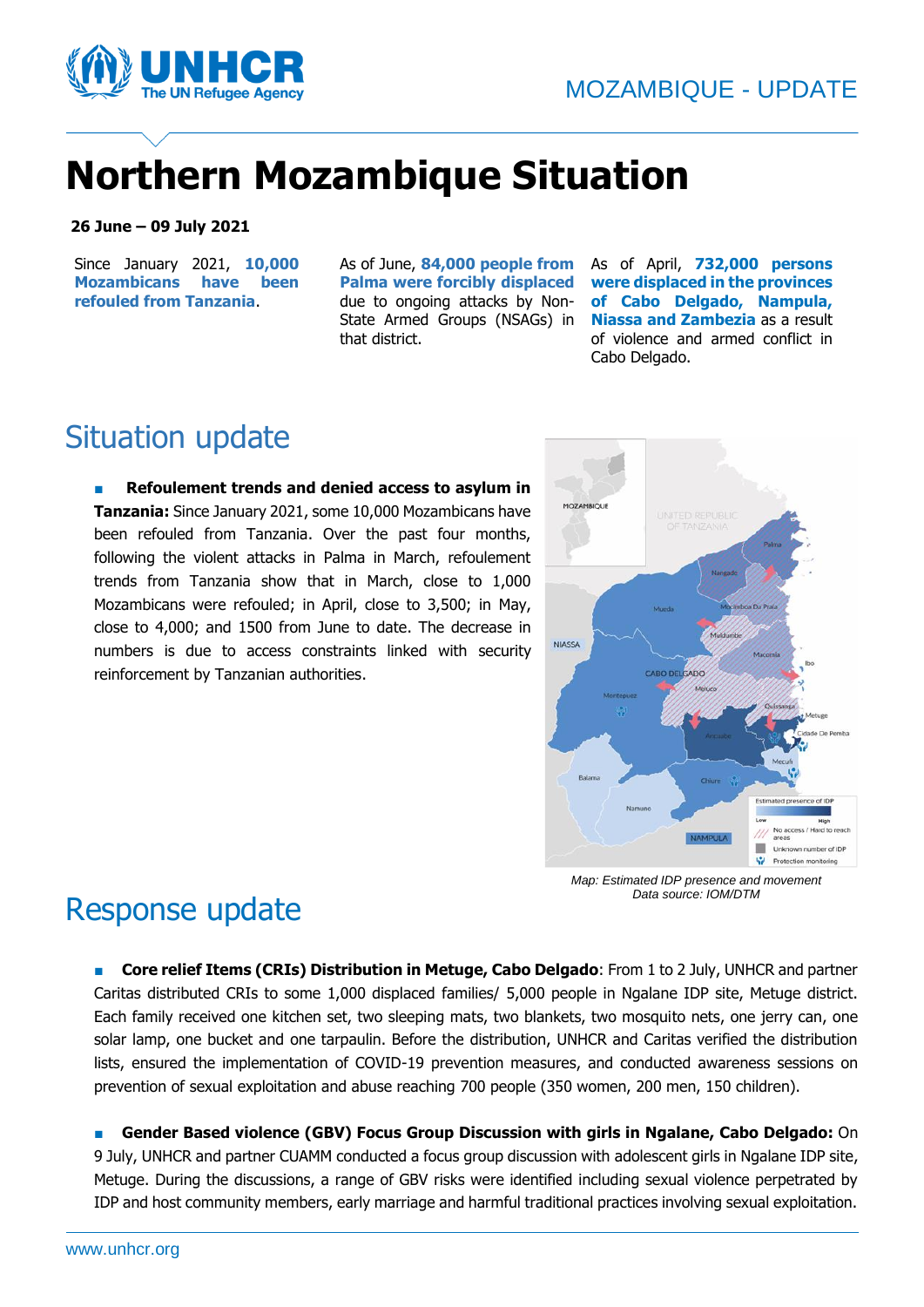

UNHCR is ensuring support regarding GBV risks reduction and response for the girls, including through community engagement in risk mitigation strategies.

■ **GBV Case Management Training, Pemba, Cabo Delgado**: UNHCR and partner CUAMM, conducted a four-day training on GBV case management guidelines for 26 participants (18 women and 8 men) from the local authorities, national and international NGOs, and GBV case management service providers. This training aimed at strengthening the use of survivor-centred GBV case management approaches and covered the theoretical foundations for GBV case management; the different steps of case management; specific support strategies for complex GBV cases; and GBV information management for cases.

**High Level visit to Corrane IDP site, Nampula:** The President of the National Assembly, Ms. Esperança Bias, accompanied by the Secretary of State for Nampula, visited Corrane IDP site in the first week of July. UNHCR showcased its interventions in Corrane in the areas of community-based protection, camp coordination and camp management (CCCM), shelter and distribution of CRIs. The visit included focus group discussions with displaced families, who raised the limited freedom of movement due to lack of documentation, and stressed the need to improve access to healthcare, food, and livelihoods.



Rosa Saide, a displaced Mozambican and trained midwife, poses in Ngalane site for displaced people, Cabo Delgado. While UNHCR and partners develop activities on a regular basis focusing on women and girls, Rosa encourages girls to invest in their education for a better future. ©UNHCR/ Martim Gray Pereira

■ **CCCM and shelter interventions in Cabo Delgado and Nampula**: UNHCR is implementing CCCM and Shelter interventions in Cabo Delgado, through a partnership with AVSI. The partnership focuses on supporting camp management interventions, including strengthening community participation and mobilization in the sites in the 55 formal and informal sites across Cabo Delgado (54) and Nampula (01).

■ **Rapid Response Mechanism (RRM) in Cabo Delgado:** The Protection Cluster (PC) is engaged in discussions with OCHA and UNICEF on the RRM exercise jointly coordinated by UN agencies in Cabo Delgado, and outside of the Cluster response mechanism. The draft terms of reference (ToRs) for the RRM was shared with the Inter Cluster Coordination Group (ICCG) to assist improving the planning of humanitarian activities being